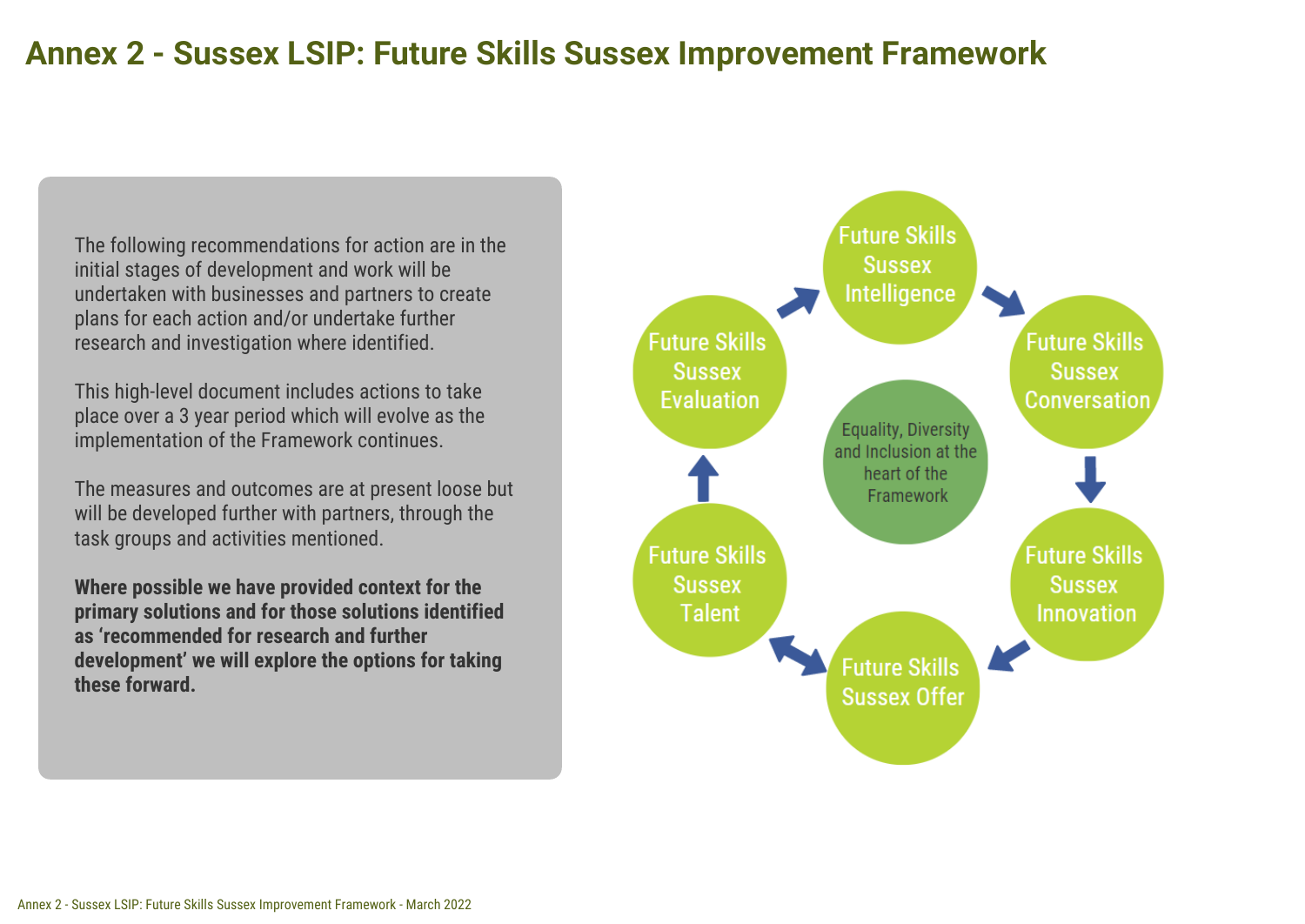# **Annex 2 - Sussex LSIP: Future Skills Sussex Improvement Framework**

### **Priorities for Change**

The priorities are the backbone to our Case for Change and describe what the skills provision that needs to be expanded, developed and innovated or adapted to better support employer skills needs and ensure a more responsive local skills system that is able to address the challenges and barriers that have been identified.

| <b>Priorities</b>                                                                                                          | <b>What needs to change</b>                                                                                                                                                             |  |
|----------------------------------------------------------------------------------------------------------------------------|-----------------------------------------------------------------------------------------------------------------------------------------------------------------------------------------|--|
| 1. Labour Market<br>Support employers to recruit, retain and retrain their workforce                                       | 1.1 Focus on recruitment and retention initiatives<br>1.2 Ensure workforce development is accessible to all                                                                             |  |
| 2. Skills Provision<br>Ensure that the skills provision on offer in Sussex matches the skills needs<br>of local businesses | 2.1 Collaborate and consult<br>2.2 Tailor to business needs                                                                                                                             |  |
| 3. Sector Profile<br>Build a profile for and raise awareness of the key sectors to promote<br>recruitment and retention    | 3.1 Build a profile of each key sector<br>3.2 Raise awareness of each key sector                                                                                                        |  |
| 4. Accessibility<br>Ensure training and employment is accessible to all                                                    | 4.1 Offer more localised training<br><b>4.2 Transport subsidies</b><br>4.3 Offer affordable accommodation                                                                               |  |
| 5. Skills Policy<br>Influence national and local policy change using an evidence-based<br>approach                         | 5.1 Negotiate freedoms and flexibilities within current skills<br>funding systems<br>5.2 Reinforce importance of clarity and longevity in<br>Government policy for net zero initiatives |  |
| Innex 2 - Sussex LSIP: Future Skills Sussex Improvement Framework - March 2022                                             |                                                                                                                                                                                         |  |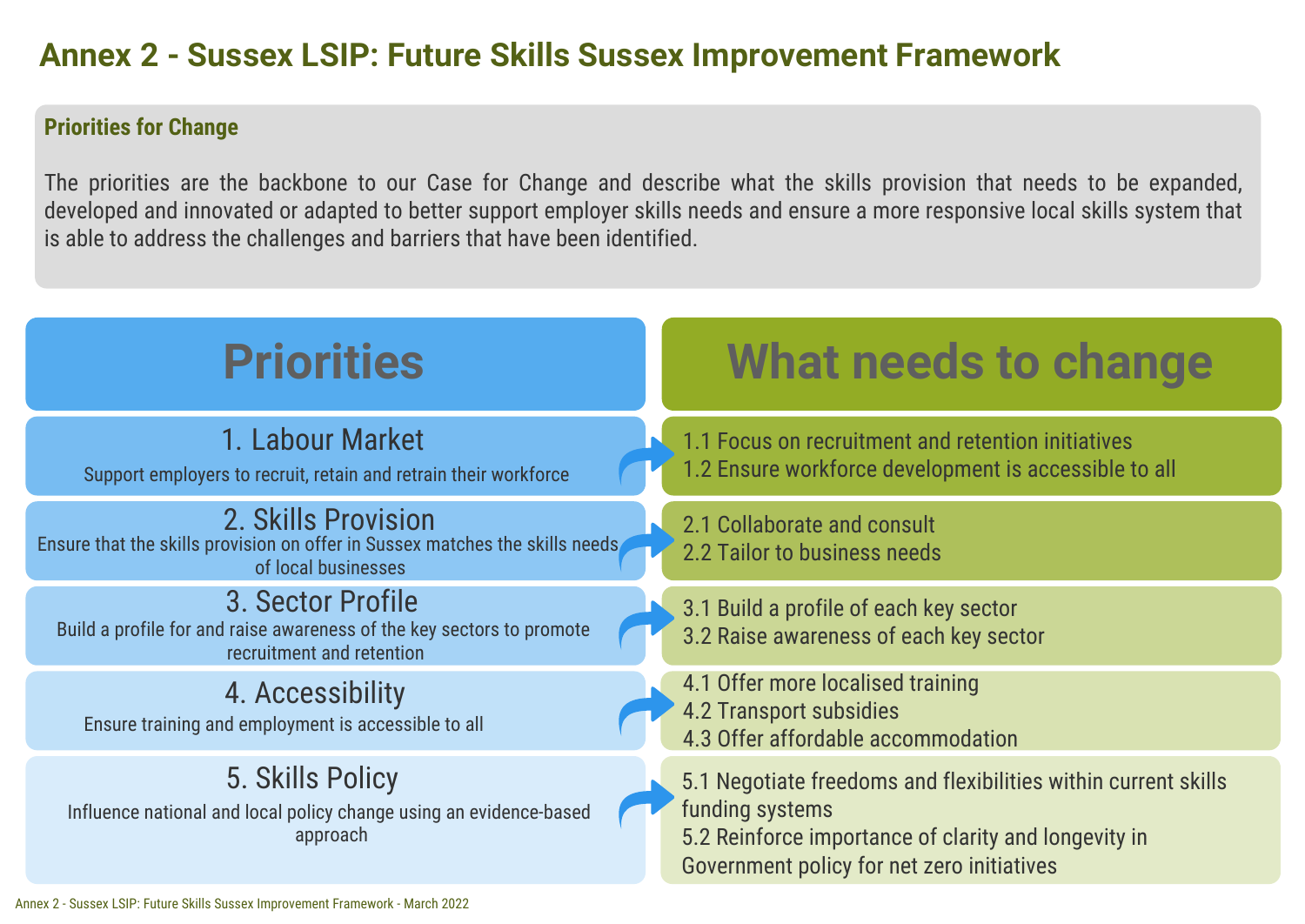# **Annex 2 - Sussex LSIP: Future Skills Sussex Improvement Framework**

#### **LSIP Partners**

The Future Skills Sussex Improvement Framework activities will be undertaken in collaboration with partners to formulate a Sussex systems leadership approach to undertake the LSIP actions over the next 3 years.

To ensure the Framework does not duplicate existing skills programmes and initiatives, we will work with partners to utilise their expertise in these skills areas and will undertake mapping exercises within the planned activities to identify existing programmes and initiatives across the area.

The aim is to galvanise all of the existing good work being undertaken in the area and where possible expand and build on these, as well as develop innovative skills programmes for the future.

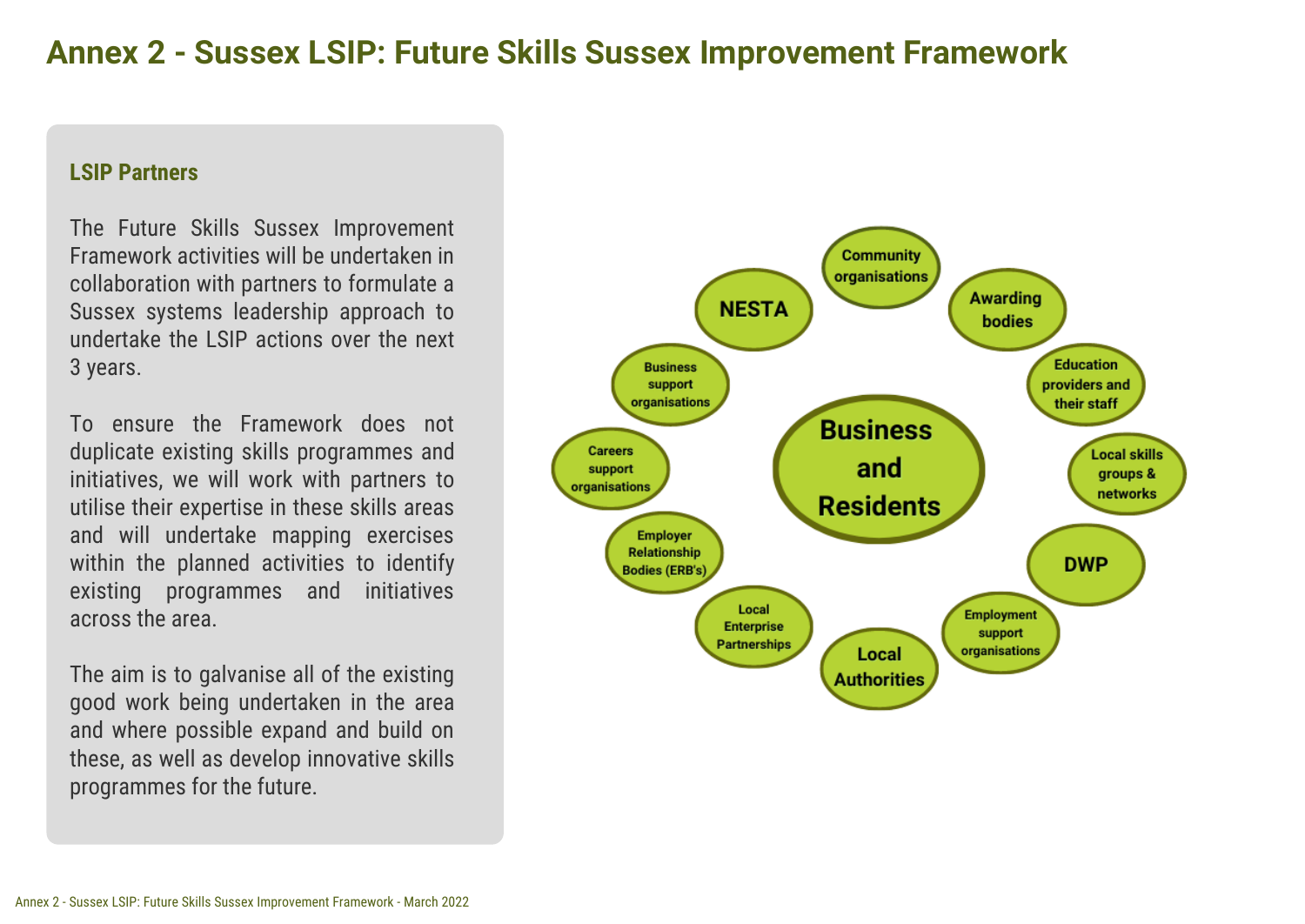### **Future Skills Sussex Intelligence**

#### **Priorities: 1. Labour Market, 2. Skills Provision, 3. Sector Profiles**

|                                                                                                                                                                                               |                                                                                                                                                                                                                                                                                                                                                                                                                                                                                                                                                                                     |                            | <b>Timescale</b>             |                                      |                                                                                                                                                                                                                                                                                                                                                                                                                                                                      |                                                                                                                                                                                                                                                                                                                                                            |                                                                                                                                                                                                                                                                                                                                                                                                                                                                                                                                                                                                                           |
|-----------------------------------------------------------------------------------------------------------------------------------------------------------------------------------------------|-------------------------------------------------------------------------------------------------------------------------------------------------------------------------------------------------------------------------------------------------------------------------------------------------------------------------------------------------------------------------------------------------------------------------------------------------------------------------------------------------------------------------------------------------------------------------------------|----------------------------|------------------------------|--------------------------------------|----------------------------------------------------------------------------------------------------------------------------------------------------------------------------------------------------------------------------------------------------------------------------------------------------------------------------------------------------------------------------------------------------------------------------------------------------------------------|------------------------------------------------------------------------------------------------------------------------------------------------------------------------------------------------------------------------------------------------------------------------------------------------------------------------------------------------------------|---------------------------------------------------------------------------------------------------------------------------------------------------------------------------------------------------------------------------------------------------------------------------------------------------------------------------------------------------------------------------------------------------------------------------------------------------------------------------------------------------------------------------------------------------------------------------------------------------------------------------|
| <b>Solutions</b>                                                                                                                                                                              | <b>How will this be</b><br>realised                                                                                                                                                                                                                                                                                                                                                                                                                                                                                                                                                 | Short term<br>(0 - 1 year) | Medium Term<br>(1 - 2 years) | Long Term<br>$(2 - 3 \text{ years})$ | <b>Measures</b>                                                                                                                                                                                                                                                                                                                                                                                                                                                      | <b>Outcomes</b>                                                                                                                                                                                                                                                                                                                                            | <b>Impact</b>                                                                                                                                                                                                                                                                                                                                                                                                                                                                                                                                                                                                             |
| Develop and share the<br><b>Sussex Skills Taxonomy</b><br>and Open Jobs<br>Observatory (OJO)<br>What needs to change: 1.1;<br>3.1; 3.2                                                        | Work undertaken by NESTA during<br>the LSIP Trailblazer to include:<br>• Open Jobs Observatory -<br>data and information<br>Sussex area skills needs<br>from open source jobs<br>adverts<br>• Key sector interactive<br><b>Skills Taxonomy</b><br>Report to be shared with partners<br>via Future Skills Sussex website.<br>Identify next steps to enable regular<br>updating / signposting to new data<br>throughout the life of the project                                                                                                                                       |                            |                              |                                      | Finalised slide deck report shared with<br>partners via Future Skills Sussex website<br>Section for Taxonomy designed on Future<br>Skills Sussex Website to enable regular<br>updating / signposting to new data<br>throughout the life of the project<br>Education providers and partners sharing<br>links to Sussex Skills Taxonomy and OJO<br>on their websites<br>Timeline for regular updates agreed with<br><b>NESTA</b><br><b>Website utilisation metrics</b> | <b>OJO and Skills Taxonomy to be widely</b><br>available to support careers information,<br>job recruitment and provider curriculum<br>development<br>Increased key sector and skills trend<br>tracking over lifetime of project (3 years)<br>Raised awareness across stakeholders of<br>availability and use of data in OJO and<br><b>Skills Taxonomy</b> | <b>For Business</b><br>● Easy access information into the<br>recruitment and skills trends within<br>sector<br>Improved recruitment and extended<br>talent pool<br>Saves HR resource time and money by<br>aiding businesses to have a more<br>tailored and skills optimised workforce.<br>Improved employee retention and<br>increased productivity<br>Better understanding of employees<br>wants and needs<br>• CPD planning and future proofing<br>Supports company Equality Diversity<br>and Inclusions (EDI) policies and<br><b>Environmental, Social, Governance</b><br>(ESG) responsibilities                       |
| <b>Key Sector Deep Dives -</b><br>identifying short, medium<br>& long term need - what<br>are the emerging skills for<br>the key sectors.<br>What needs to change: 1.1;<br>1.2; 2.2; 3.1; 3.2 | Development of a Sector Deep Dive<br>framework to ensure consistency<br>across all key sector deep dives<br>LSIP project team to lead a partner<br>wide taskforce to undertake sector<br>deep dives, commencing with pilot<br>deep dives into the digital sector<br>and creative and cultural sector<br>Utilise and build on existing work<br>that has taken place into sector<br>labour market intelligence<br>Map existing skills programme<br>delivery by key sector (provider led<br>and business led) to identify good<br>practice and where initiatives could<br>be scaled up |                            |                              |                                      | Agreed framework/toolkit developed that<br>is SMART and can be adapted/flexed as<br>appropriate<br>Initial pilot Deep Dive undertaken, report<br>produced and shared. (year 1)<br>Pilot evaluation and improvements made<br>before roll out of further Deep Dives (year<br>1)<br>Finalise analysis and reports articulating<br>all key sector skills requirements both<br>short and longer term. (year 2)                                                            | Key sector Deep Dives undertaken and<br>results shared to provide in-depth sector<br>and skills insights<br>Improved intelligence to support<br>recruitment and training of staff, skills<br>provision, careers advice                                                                                                                                     | <b>For People</b><br>Careers information on what<br>occupations will be available in the<br>future and the skills required<br><b>For Providers</b><br>Easy access information into skills<br>needs of key sectors, job trends in local<br>areas to support careers advice,<br>curriculum planning<br>Careers information and resources<br>Support for curriculum planning<br>Identification of innovation<br>$\bullet$ opportunities<br>Partnering opportunities with<br>community groups providing support<br>for disadvantaged communities<br>Improved experience for learners<br>through engagement with proactive and |

**Recommended for research and further development**

- Investigate existing **programmes to support people with Special Educational Needs & Disability (SEND) and those from disadvantaged groups into employment** within Key Sectors
- Understand & be able to articulate to businesses what people in Sussex are looking for from **careers and places of work over the next 10 years**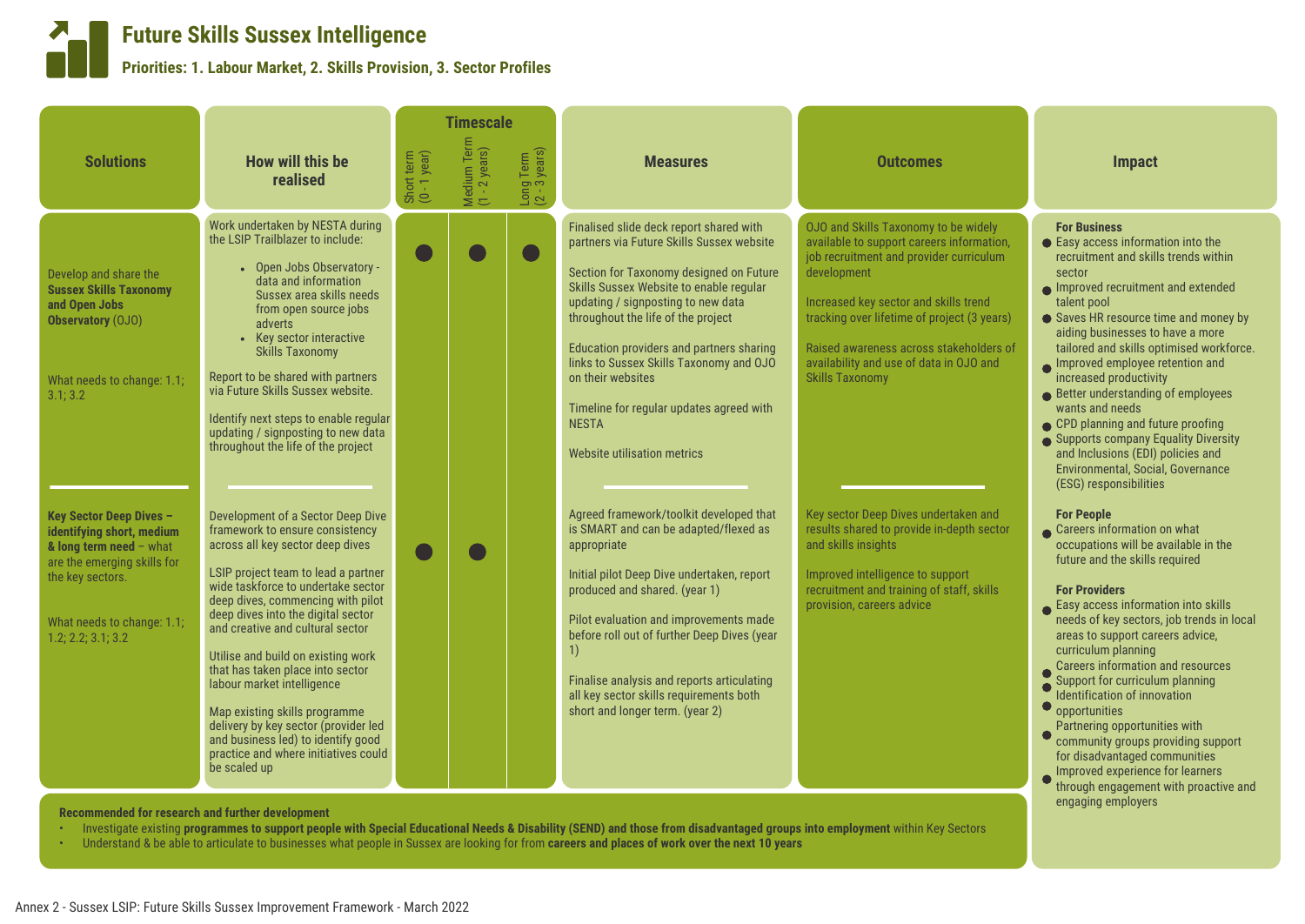### **Future Skills Sussex Conversation Priorities: 1. Labour Market, 2. Skills Provision, 3. Sector Profiles**

|                                                                                                                                                                                                                                                                                                                                                                                                                                                                                                                                                                                                       |                                                                                                                                                                                                                                                                                                                                                                                                                                                                                                                                                                                                                                                                                                                                                                                                                                                                                                                                                                                                   |                            | <b>Timescale</b>             |                                      |                                                                                                                                                                                                                                                                                                                                                                                                                                                                                                                                                                                                                                                   |                                                                                                                                                                                                                                                                                                                                                                                                                                                                                                                                                                                                                                                                                          |                                                                                                                                                                                                                                                                                                                                                                                                                                                                                                                                                                                                                                                                                                                                                                                                                                                                                                                                                                                                                                                                                                                                                                                                                                                                 |
|-------------------------------------------------------------------------------------------------------------------------------------------------------------------------------------------------------------------------------------------------------------------------------------------------------------------------------------------------------------------------------------------------------------------------------------------------------------------------------------------------------------------------------------------------------------------------------------------------------|---------------------------------------------------------------------------------------------------------------------------------------------------------------------------------------------------------------------------------------------------------------------------------------------------------------------------------------------------------------------------------------------------------------------------------------------------------------------------------------------------------------------------------------------------------------------------------------------------------------------------------------------------------------------------------------------------------------------------------------------------------------------------------------------------------------------------------------------------------------------------------------------------------------------------------------------------------------------------------------------------|----------------------------|------------------------------|--------------------------------------|---------------------------------------------------------------------------------------------------------------------------------------------------------------------------------------------------------------------------------------------------------------------------------------------------------------------------------------------------------------------------------------------------------------------------------------------------------------------------------------------------------------------------------------------------------------------------------------------------------------------------------------------------|------------------------------------------------------------------------------------------------------------------------------------------------------------------------------------------------------------------------------------------------------------------------------------------------------------------------------------------------------------------------------------------------------------------------------------------------------------------------------------------------------------------------------------------------------------------------------------------------------------------------------------------------------------------------------------------|-----------------------------------------------------------------------------------------------------------------------------------------------------------------------------------------------------------------------------------------------------------------------------------------------------------------------------------------------------------------------------------------------------------------------------------------------------------------------------------------------------------------------------------------------------------------------------------------------------------------------------------------------------------------------------------------------------------------------------------------------------------------------------------------------------------------------------------------------------------------------------------------------------------------------------------------------------------------------------------------------------------------------------------------------------------------------------------------------------------------------------------------------------------------------------------------------------------------------------------------------------------------|
| <b>Solutions</b>                                                                                                                                                                                                                                                                                                                                                                                                                                                                                                                                                                                      | <b>How will this be</b><br>realised                                                                                                                                                                                                                                                                                                                                                                                                                                                                                                                                                                                                                                                                                                                                                                                                                                                                                                                                                               | Short term<br>(0 - 1 year) | Medium Term<br>(1 - 2 years) | Long Term<br>$(2 - 3 \text{ years})$ | <b>Measures</b>                                                                                                                                                                                                                                                                                                                                                                                                                                                                                                                                                                                                                                   | <b>Outcomes</b>                                                                                                                                                                                                                                                                                                                                                                                                                                                                                                                                                                                                                                                                          | Impact                                                                                                                                                                                                                                                                                                                                                                                                                                                                                                                                                                                                                                                                                                                                                                                                                                                                                                                                                                                                                                                                                                                                                                                                                                                          |
| <b>Investigate how we can</b><br>make Future Skills Sussex<br>(FSS) a platform for<br>collaboration<br>a joined up approach to the<br>'skills conversation' and<br>promote our key sectors<br>across Sussex to link up all<br>marketing for skills and<br>provision<br>What needs to change: 2.1;<br>2.2; 3.1; 3.2<br><b>Hold quarterly sector</b><br>conversations with<br>businesses building a more<br>rounded picture from the<br>skills identification data<br>findings to be fed into<br>education providers<br>improvement frameworks<br>What needs to change: 1.1;<br>1.2; 2.1; 2.2; 3.1; 3.2 | Investigate existing portals and<br>platforms already in place across<br>the area that the FSS portal can<br>link with and signpost to<br>Establish how this will work in<br>practice by establishing a portal<br>collaboration action plan with<br>partners through a strategic task<br>group<br>Engage with a digital and website<br>experts for technological options<br>and innovative ideas.<br><b>Quarterly Sussex wide business</b><br>taskforce meetings / conversations<br>on to be sector specific and on<br>cross-cutting themes.<br>Include review LMI and skills<br>developments taking place through<br><b>LSIP</b><br>Undertaken in conjunction with<br>existing task groups, ERBs and<br>sector bodies.<br>ERB partners to regularly promote<br>outcomes and dialogue from the<br>conversations to their networks<br>Link to the key sector Deep Dives<br>to form a live document with links<br>to latest LMI and feed into a<br>Dashboard on the Future Skills<br>Sussex website |                            |                              |                                      | A comprehensive list of existing portals to<br>link to and actions for linking these up<br>with FSS platform built into the portal<br>collaboration plan<br>Agreement from all partners to engage<br>with FSS platform, measured through<br>numbers of partner organisations linking<br>to the portal (branding / logos / links)<br>Portal collaboration action plan<br>successfully implemented and reviewed<br>on quarterly basis<br>Quarterly LMI on Sussex businesses skills<br>needs captured and shared with education<br>providers<br>Longer term trend information on skills<br>needs and how businesses are meeting<br>their skills need | FSS is recognised as the 'go to' easy to<br>access platform that has skills<br>information for businesses and residents<br>with links through to appropriate partner<br>portals/websites<br>Awareness and clarity of Sussex skills<br>requirements and provision<br><b>Comprehensive LMI on skills</b><br>requirements of businesses in the Sussex<br>area, how to needs are being met and<br>where gaps exist<br>Intelligence that can support funders<br>regarding the local skills needs e.g. LAs in<br>their thinking for UK Shared Prosperity<br>Fund strategies and planning<br>Intelligence to support education<br>providers curriculum planning and<br>business advisory panels | <b>For Business</b><br>Improved recruitment, access to data<br>and understanding of local skills<br>trends.<br>$\bullet$ Increased understanding of what is on<br>skills offer across Sussex<br>● Easy quick access to information which<br>will saves time and money looking for<br>and resourcing information<br>● Benefits from knowledge sharing, as<br>well as advanced knowledge on next<br>steps in terms of Sussex skills<br>identification and available skills<br>provision<br>• Closer relationships and collaboration<br>with providers<br>Access to up-to-date key sector skills<br>information and trend information<br><b>For People</b><br>Clear picture of the sectors and<br>occupations available in the local area<br>Easy quick access to information<br>occupation and skills information<br>Increased understanding of key sectors<br>and the opportunities available<br><b>For Providers</b><br>Easy access information and data to<br>support careers advice, curriculum<br>planning<br>• Coordinated marketing of their skills<br>• offer and links to existing websites and<br>portals<br>Easy identifiable and utilised platform<br>for all<br><b>Closer relationships and collaboration</b><br>with businesses and other providers |

well as advanced knowledge on next steps in terms of Sussex skills identification and available skills

Access to up-to-date business skills information and trend information

provision

#### **Recommended for research and further development**

**•** Using Future Skills Sussex (LSIP website in development) **coordinate a localised marketing campaign to businesses about the value of being engaged in the LSIP/skills agenda** and shared on partner digital channels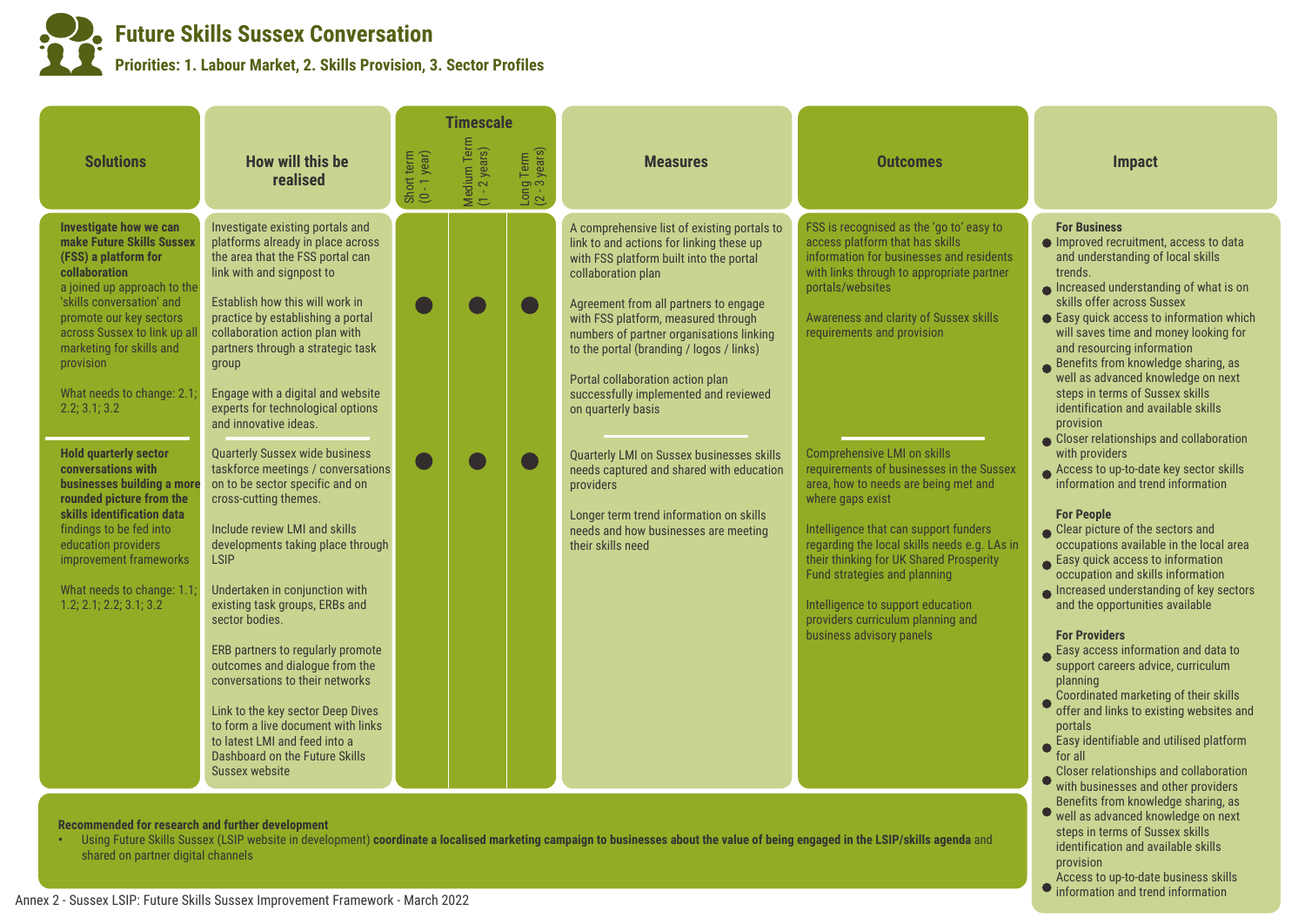

|                                                                                                                                                                                                                                      |                                                                                                                                                                                                                                                                                                                                                                                                                                                                                                                                                                                                                                                                                                                                                                             |                            | <b>Timescale</b>             |                                      |                                                                                                                                                                                                                                                             |                                                                                                                                                                                                                                    |                                                                                                                                                                                                                                                                                                                                                                                                                                                                                                                                                                                                                                                                                                                                                                                                              |
|--------------------------------------------------------------------------------------------------------------------------------------------------------------------------------------------------------------------------------------|-----------------------------------------------------------------------------------------------------------------------------------------------------------------------------------------------------------------------------------------------------------------------------------------------------------------------------------------------------------------------------------------------------------------------------------------------------------------------------------------------------------------------------------------------------------------------------------------------------------------------------------------------------------------------------------------------------------------------------------------------------------------------------|----------------------------|------------------------------|--------------------------------------|-------------------------------------------------------------------------------------------------------------------------------------------------------------------------------------------------------------------------------------------------------------|------------------------------------------------------------------------------------------------------------------------------------------------------------------------------------------------------------------------------------|--------------------------------------------------------------------------------------------------------------------------------------------------------------------------------------------------------------------------------------------------------------------------------------------------------------------------------------------------------------------------------------------------------------------------------------------------------------------------------------------------------------------------------------------------------------------------------------------------------------------------------------------------------------------------------------------------------------------------------------------------------------------------------------------------------------|
| <b>Solutions</b>                                                                                                                                                                                                                     | How will this be<br>realised                                                                                                                                                                                                                                                                                                                                                                                                                                                                                                                                                                                                                                                                                                                                                | Short term<br>(0 - 1 year) | Medium Term<br>(1 - 2 years) | Long Term<br>$(2 - 3 \text{ years})$ | <b>Measures</b>                                                                                                                                                                                                                                             | <b>Outcomes</b>                                                                                                                                                                                                                    | Impact                                                                                                                                                                                                                                                                                                                                                                                                                                                                                                                                                                                                                                                                                                                                                                                                       |
| <b>Development of a Centralised</b><br><b>Modular Course Development</b><br><b>Framework.</b><br>Centrally coordinated model to<br>include flexible use of funding<br>from various sources<br>What needs to change: 2.1;<br>2.2; 5.1 | Commission existing or establish<br>new key sector task groups to<br>develop and implement a strategic<br>plan for development of a pan<br><b>Sussex modular</b><br>course/programme framework and<br>undertake a pilot project to test the<br>framework. Task Groups to be<br>formed by sector and/or learning<br>level<br>Identify existing developments and<br>work underway into modular<br>qualifications/courses, which can<br>feed into a collaborative framework<br>to be achieved through the central<br>coordination<br>Identify funding sources including<br>employer contributions and work<br>with DfE regarding existing<br>provider funds flexibilities<br>(Apprenticeship Levy and AEB<br>underspend flexibilities) as well as<br>new funding opportunities |                            |                              |                                      | Task groups to identify volumes and units<br>of modular courses to be developed<br>Modular, employer led accreditation<br>examples as direct impact of LSIP work<br>Take up and popularity of modules with<br>learners<br>Positive feedback from businesses | A suite of accessible units that are<br>fundable and relevant to employer needs<br>made available to employers<br>Increase employer engagement                                                                                     | <b>For Business</b><br>Adaptable sector specific short training<br>courses<br>● More options to train staff using public<br>fundina<br>Supports CPD planning and induction<br>of new staff<br>Improved and smarter recruitment and<br>retention of staff<br>Modular courses less of a resource<br>burden or challenge for businesses<br>Improved productivity and business<br>growth locally<br>Supports employers Corporate Social<br>Responsibility (CSR) plans and<br><b>Environmental, Social, Governance</b><br>(ESG) responsibilities<br>Increased links with local education<br>providers<br>Assurance that providers are teaching<br>up to date skills, using up to date<br>equipment and facilities<br>Longer term improvement of<br>availability of coders and technically<br>proficient graduates |
| <b>Skills Assessments and</b><br>psychometric tools for<br>learners that can be used<br>during college and continued<br>into employment to support<br>progression<br>What needs to change: 2.1; 2.2                                  | Build on the recommendations and<br>next steps identified in the AQR<br>International research into Mental<br>Toughness (see Annex 12)<br>Business and providers task group<br>to establish clear plan and identify<br>funding opportunities for Skills<br>Assessments and Psychometric<br>pilot project                                                                                                                                                                                                                                                                                                                                                                                                                                                                    |                            |                              |                                      | Plan developed (year 1)<br>Funding identified (year 1)<br>Pilot undertaken and evaluated (year 1<br>and $2)$<br>Number of colleges and employers taking<br>up offer and number of learners and<br>employees involved (year 3)                               | Learners and employees better<br>understand their own attributes and<br>matching to certain career routes.<br>Enhanced careers advice resources<br>available<br>Supports employers CPD planning and<br>career routes for employees | <b>For People</b><br>Better understanding of their attributes<br>and matching to certain career routes.<br>Ability to develop other skills and<br>attributes<br>Gain more relevant and up to date skills<br>Increased understanding of key sectors<br>and the opportunities available<br>Improved digital skills from a young<br>age<br>Development of employability skills<br>including attitudes, resilience and<br>flexibility                                                                                                                                                                                                                                                                                                                                                                            |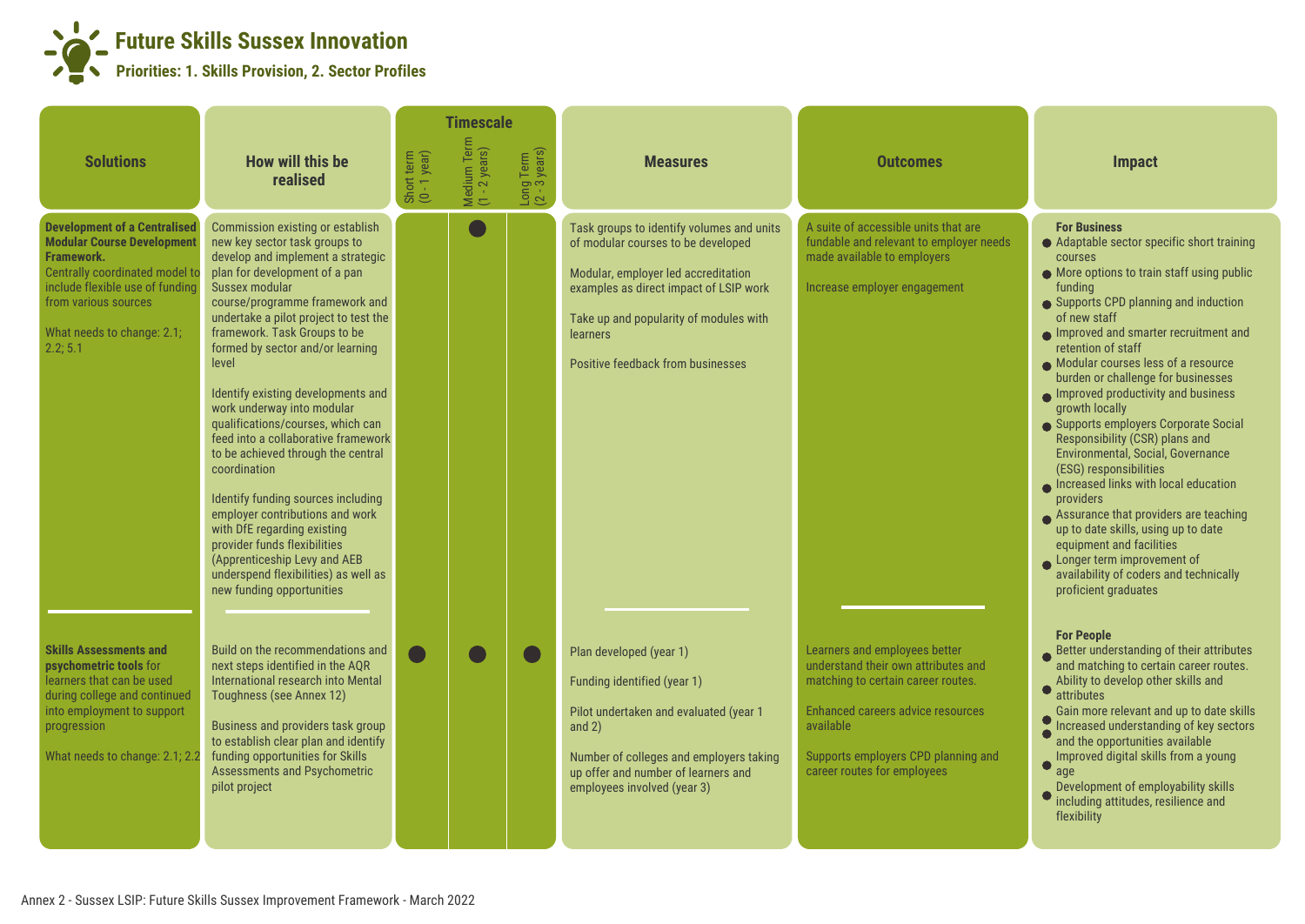## **Future Skills Sussex Innovation continued Priorities: 1. Skills Provision, 2. Sector Profiles**

|                                                                                                                                                                                                                                              |                                                                                                                                                                                                                                                                                                                                                                                                                                                                                                                                                                                                                                                                                                                                                                                                                                                                 |                            | <b>Timescale</b>             |                                      |                                                                                                                                                                                                                                                                                                                      |                                                                                                                                                                                                   |                                                                                                                                                                                                                                                                                                                                                                                                                                                                                                                                                                                                                                                                                                                                                                                                                                                                                   |
|----------------------------------------------------------------------------------------------------------------------------------------------------------------------------------------------------------------------------------------------|-----------------------------------------------------------------------------------------------------------------------------------------------------------------------------------------------------------------------------------------------------------------------------------------------------------------------------------------------------------------------------------------------------------------------------------------------------------------------------------------------------------------------------------------------------------------------------------------------------------------------------------------------------------------------------------------------------------------------------------------------------------------------------------------------------------------------------------------------------------------|----------------------------|------------------------------|--------------------------------------|----------------------------------------------------------------------------------------------------------------------------------------------------------------------------------------------------------------------------------------------------------------------------------------------------------------------|---------------------------------------------------------------------------------------------------------------------------------------------------------------------------------------------------|-----------------------------------------------------------------------------------------------------------------------------------------------------------------------------------------------------------------------------------------------------------------------------------------------------------------------------------------------------------------------------------------------------------------------------------------------------------------------------------------------------------------------------------------------------------------------------------------------------------------------------------------------------------------------------------------------------------------------------------------------------------------------------------------------------------------------------------------------------------------------------------|
| <b>Solutions</b>                                                                                                                                                                                                                             | How will this be<br>realised                                                                                                                                                                                                                                                                                                                                                                                                                                                                                                                                                                                                                                                                                                                                                                                                                                    | Short term<br>(0 - 1 year) | Medium Term<br>(1 - 2 years) | Long Term<br>$(2 - 3 \text{ years})$ | <b>Measures</b>                                                                                                                                                                                                                                                                                                      | <b>Outcomes</b>                                                                                                                                                                                   | <b>Impact</b>                                                                                                                                                                                                                                                                                                                                                                                                                                                                                                                                                                                                                                                                                                                                                                                                                                                                     |
| <b>Green Skills Development</b><br><b>Working with Strategic</b><br><b>Development Project colleges</b><br>What needs to change: 2.1;<br>2.2; 5.1; 5.2                                                                                       | Link with key sector Deep Dives<br>Research existing initiatives and<br>projects around green skills<br>development to identify good<br>practice and opportunities to<br>develop and/or expand. Including<br>linking with the Green Sussex<br>(Strategic Development Fund)<br>project.<br>Influence the deployment of SDF<br>and other project based skills<br>funding to address issues and<br>priorities in the Sussex LSIP<br>Establish a Green Skills task group<br>to develop innovate ideas into<br>proposal and investigate funding<br>opportunities.<br>Work with DfE regarding existing<br>provider funds flexibilities (AEB,<br>Apprenticeship Levy underspend<br>and SDF)<br><b>Explore linkages with Higher</b><br>Education for higher level green<br>skills and progression routes from<br><b>Further Education to Higher</b><br><b>Education</b> |                            |                              |                                      | Finalised report of existing initiatives and<br>projects (year 1)<br>Task group established and innovation<br>proposal developed (year 1)<br>Successful SDF funding secured by<br>2022/23. (year 1)<br>Number of businesses proactively<br>engaged in 'green themes' and 'green<br>skill's promotion and development | Increase in green skills provision to meet<br>business needs<br>Businesses have better understanding of<br>green skills offer<br>Improved co-design and co-delivery of<br>green technology skills | <b>For Business</b><br>● Broadening of skills offer, increasing<br>relevant courses and improving<br>progression routes<br>• Modular course framework allows<br>easier maintenance and scalability of<br>courses.<br>• Closer relationships and collaboration<br>with businesses and other providers<br>and access to sector experts<br>Support for innovative curriculum<br>planning and development<br>● Opportunities to use existing funds<br>flexibly to meet employer skills needs<br>Improved careers advice<br>Improved ability to support employers<br>in workforce planning/identifying future<br>talent<br>Raised quality of delivery leading to<br>better outcomes and progression<br>O Unlocking potential for providers to<br>access specialist teaching of technical<br>skills from employers<br>Improved staff CPD planning, teaching<br>equipment and facilities |
| <b>Investigate existing Training</b><br><b>Clubs</b> and develop a more<br>coordinated model based on<br>good practice (e.g. Coding<br><b>Clubs and Robotics Clubs) in</b><br>schools/colleges from year 5<br>What needs to change: 2.1; 2.2 | <b>Investigate existing Training Clubs</b><br>and identify best practice and how<br>they may be expanded pan-Sussex.<br>Consult with sample of Primary<br><b>Headteachers and digital</b><br>businesses to determine what is<br>possible, design clubs framework<br>and provide early employer<br>engagement.<br>Invite early adopters into pilot<br>programme                                                                                                                                                                                                                                                                                                                                                                                                                                                                                                  |                            |                              |                                      | <b>Existing Training Club analysis and</b><br>recommendations (year 2)<br>Pilot programme implemented (year 2)<br>Number of Schools engaged in Training<br><b>Clubs</b><br>Number of businesses engaged<br>Number of pupils engaged<br>Learner and business feedback                                                 | Improved digital skills from a young age<br>Increase number of Learners going on to<br>study STEM subjects<br>Increase number of girls going into STEM<br>subjects                                |                                                                                                                                                                                                                                                                                                                                                                                                                                                                                                                                                                                                                                                                                                                                                                                                                                                                                   |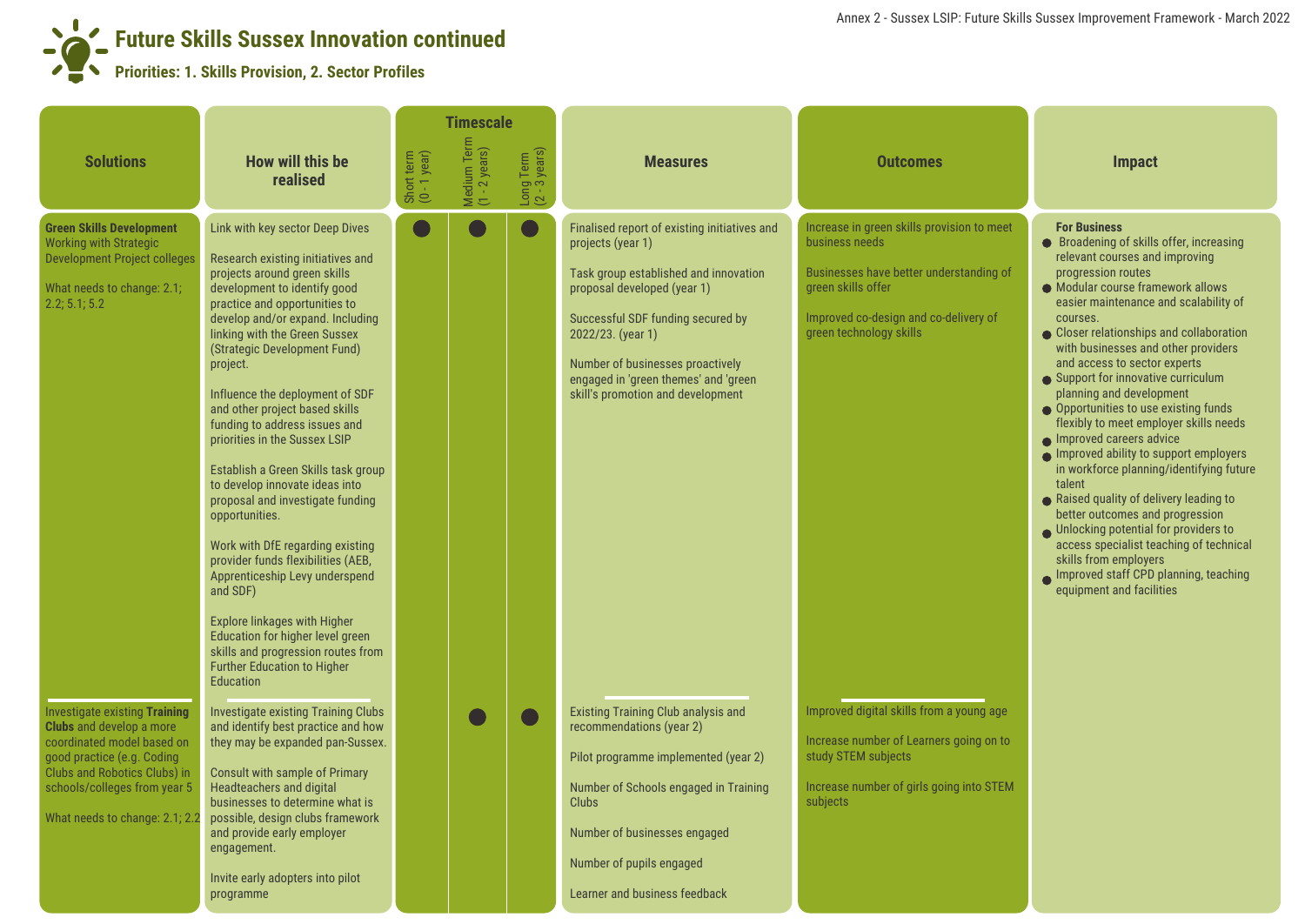

**Recommended for research and further development**

- Improving Technical Skills via **"Technical Demonstrations"**
- **Appropriately skills education provider staff CPD grants scheme** to support teacher back-filling and funding for employers to undertake onsite, technical training of teachers/lecturers
- **Improved Equipment & Facilities scheme**
- A centrally coordinated approach to 'real life' projects run by employers starting at year 10 run by businesses to provide insight into sectors, occupations and provide experience of work
- **Professional competency packages for new starters to build both employability skills and professional competency "Compliance Training PLUS" which can be adopted and adapted by all providers to support employers**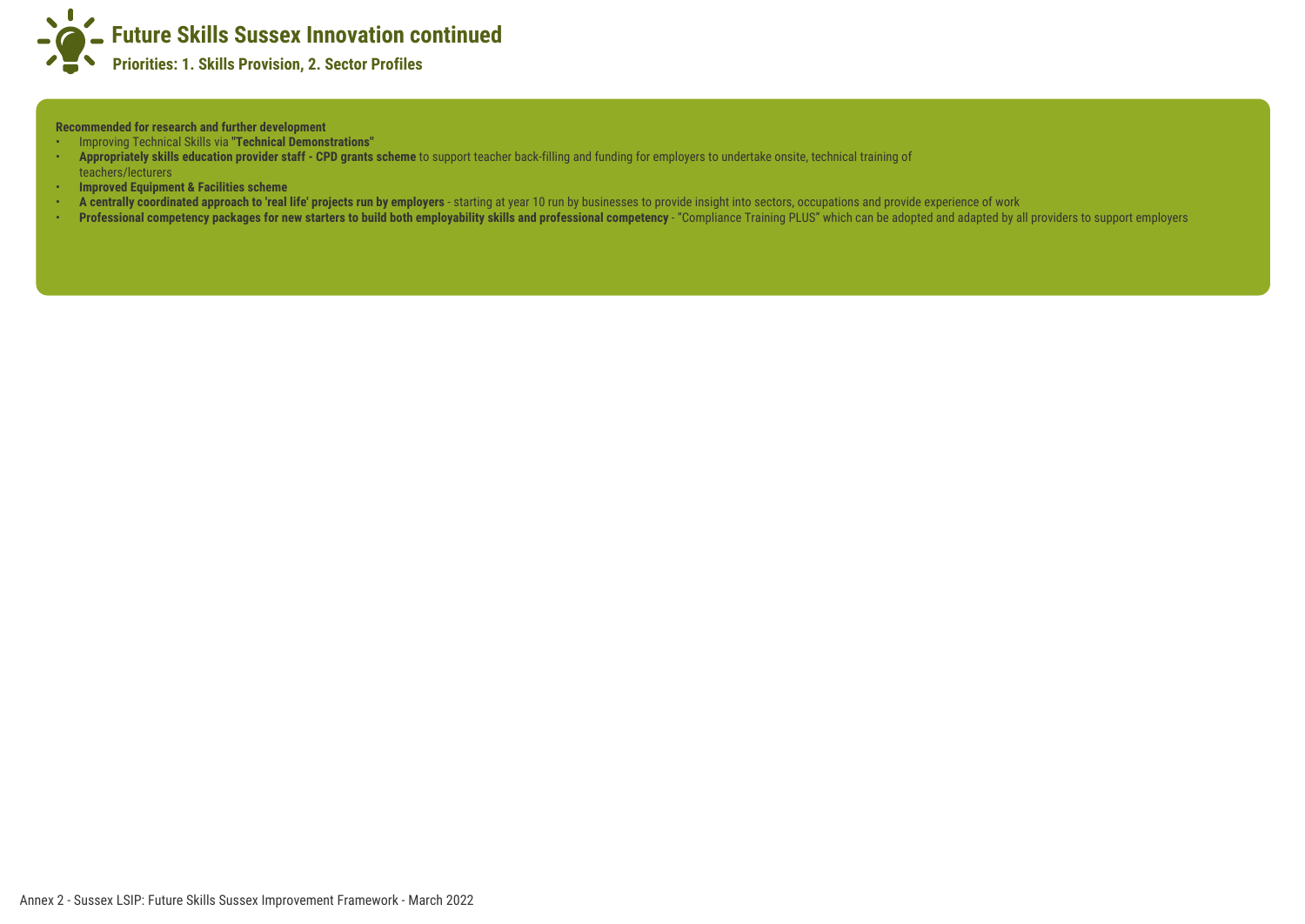

### **Future Skills Sussex Offer**

#### **Priorities: 1. Labour Market, 2. Skills Provision, 3. Sector Profiles, 4. Accessibility**

|                                                                                                                                      |                                                                                                                                                                                                                                                                                                                                                                                                                                                  |                            | <b>Timescale</b>             |                                      |                                                                                                                                                                                           |                                                                                                                                                                                                                                                                                                                            |                                                                                                                                                                                                                                                                                                                                                                                                                                                                                                                                                                                                                                                                                                                                                            |
|--------------------------------------------------------------------------------------------------------------------------------------|--------------------------------------------------------------------------------------------------------------------------------------------------------------------------------------------------------------------------------------------------------------------------------------------------------------------------------------------------------------------------------------------------------------------------------------------------|----------------------------|------------------------------|--------------------------------------|-------------------------------------------------------------------------------------------------------------------------------------------------------------------------------------------|----------------------------------------------------------------------------------------------------------------------------------------------------------------------------------------------------------------------------------------------------------------------------------------------------------------------------|------------------------------------------------------------------------------------------------------------------------------------------------------------------------------------------------------------------------------------------------------------------------------------------------------------------------------------------------------------------------------------------------------------------------------------------------------------------------------------------------------------------------------------------------------------------------------------------------------------------------------------------------------------------------------------------------------------------------------------------------------------|
| <b>Solutions</b>                                                                                                                     | How will this be<br>realised                                                                                                                                                                                                                                                                                                                                                                                                                     | Short term<br>(0 - 1 year) | Medium Term<br>(1 - 2 years) | Long Term<br>$(2 - 3 \text{ years})$ | <b>Measures</b>                                                                                                                                                                           | <b>Outcomes</b>                                                                                                                                                                                                                                                                                                            | Impact                                                                                                                                                                                                                                                                                                                                                                                                                                                                                                                                                                                                                                                                                                                                                     |
| <b>Collaborative approach to</b><br>business advisory panels<br>across all providers<br>What needs to change: 2.1;<br>2.2            | Link with all Skills Conversation<br>solutions.<br>Set up task and finish group of<br>providers and businesses to<br>identify what intelligence and<br>resources are needed to support<br>education providers business<br>advisory panels that feed into<br>annual curriculum development<br>Develop framework of tools and<br>resources for business advisory<br>panels that can be used and<br>adapted by education providers<br>across Sussex |                            |                              |                                      | A set of resources and LMI produced to<br>the agreed framework on an annual basis<br>Number of providers utilising framework<br>resources                                                 | Providers have a common framework of<br>resources to support curriculum planning<br>and their business advisory panels<br>Providers increased understanding of the<br>skills needs of key sectors and ability to<br>develop and delivery provision required.<br>Future talent pipeline trained to business<br>requirements | <b>For Business</b><br>● Improved staff CPD planning<br>Improved productivity and business<br>growth<br>Ability to articulate CPD and<br>progression pathways available<br>• Support with recruitment into sectors<br>that may not be as established as<br>others e.g. viticulture/wine<br>Opportunity to influence change in<br>course content and delivery model to<br>ensure it meets the needs of their<br>business sectors<br>Supports employers Corporate Social<br>Responsibility (CSR) plans<br>Sustainable talent pipeline<br>Improved accessibility of information<br>about local skills offer<br>Shorter R & D development timelines<br>Speed to market for new or improved<br>products and services<br>Less reliance on recruiting from out of |
| Development of a centralised<br>repository of skills provision<br>available to key sectors<br>What needs to change: 1.2;<br>2.2; 4.1 | <b>Link to Future Skills Sussex</b><br>website.<br>Investigate the possibility of a<br>centralised repository of skills<br>provision, including a review of<br>existing resources and how these<br>can link to a centralised resource                                                                                                                                                                                                            |                            |                              |                                      | Research and way forward identified (year<br>2)<br>Repository developed (year 2 and 3)<br>Number of engagements on site<br>Number of people enrolling on courses<br>through website links | Improved accessibility of information<br>about local skills offer<br>More engagement with training<br>programmes                                                                                                                                                                                                           | area<br><b>For People</b><br>Easy to access information on local<br>skills offer and progression pathways<br>Improve skills in technical and<br>leadership and management areas<br>Graduate courses with more relevant<br>and up to date skills                                                                                                                                                                                                                                                                                                                                                                                                                                                                                                            |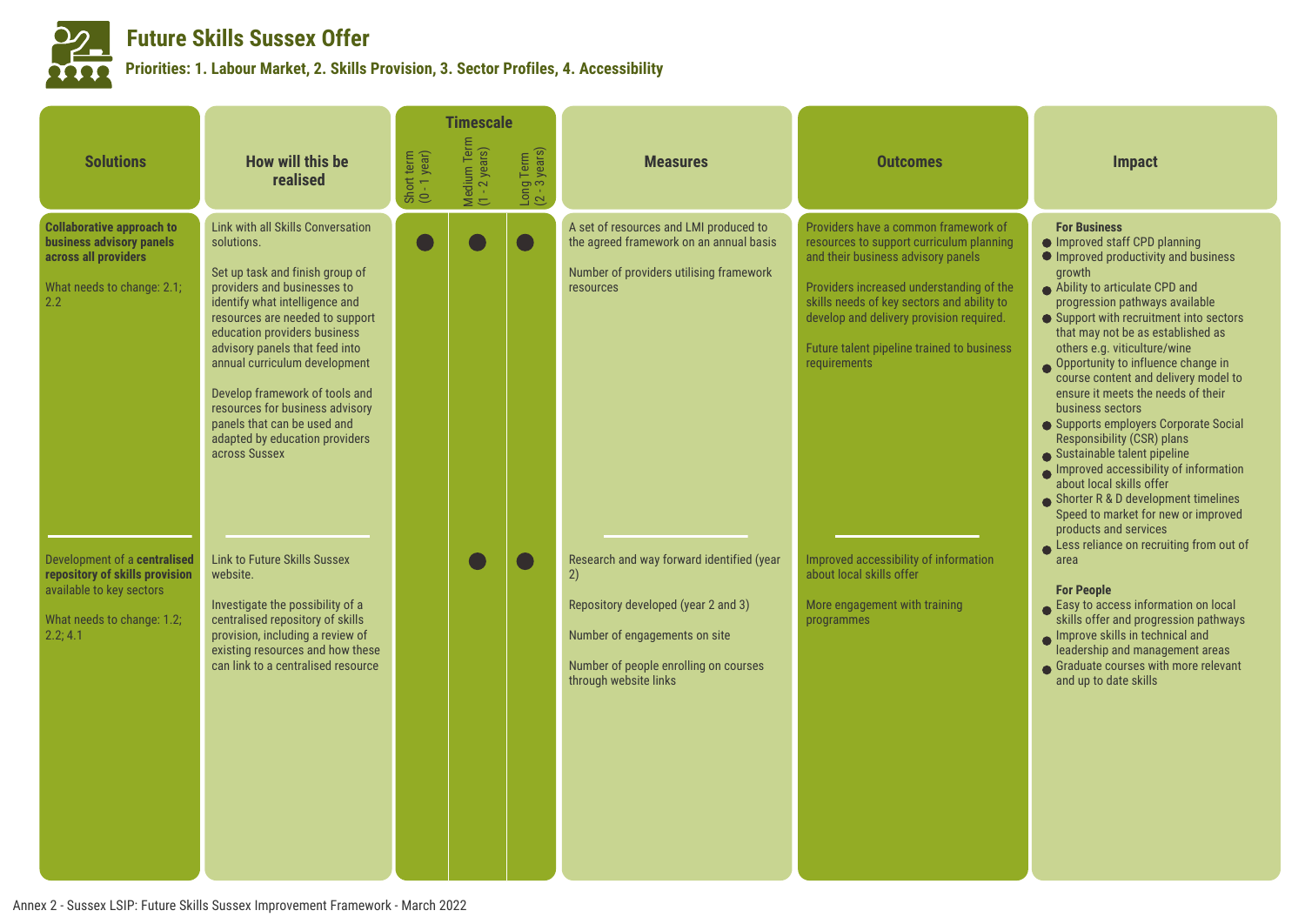

# **Future Skills Sussex Offer continued**

**Priorities: 1. Labour Market, 2. Skills Provision, 3. Sector Profiles, 4. Accessibility** 

|                                                                                                                                                                                                                                                |                                                                                                                                                                                                                                                                                                                                                                                                                                                                                                                                                                                                                                                        |                            | <b>Timescale</b>             |                                      |                                                                                                                                                                                                                                                                                                                         |                                                                                                                                                                                                                                                                                                     |                                                                                                                                                                                                                                                                                                                                                                                                                                                                                                                                                                                                                                                                  |  |  |
|------------------------------------------------------------------------------------------------------------------------------------------------------------------------------------------------------------------------------------------------|--------------------------------------------------------------------------------------------------------------------------------------------------------------------------------------------------------------------------------------------------------------------------------------------------------------------------------------------------------------------------------------------------------------------------------------------------------------------------------------------------------------------------------------------------------------------------------------------------------------------------------------------------------|----------------------------|------------------------------|--------------------------------------|-------------------------------------------------------------------------------------------------------------------------------------------------------------------------------------------------------------------------------------------------------------------------------------------------------------------------|-----------------------------------------------------------------------------------------------------------------------------------------------------------------------------------------------------------------------------------------------------------------------------------------------------|------------------------------------------------------------------------------------------------------------------------------------------------------------------------------------------------------------------------------------------------------------------------------------------------------------------------------------------------------------------------------------------------------------------------------------------------------------------------------------------------------------------------------------------------------------------------------------------------------------------------------------------------------------------|--|--|
| <b>Solutions</b>                                                                                                                                                                                                                               | How will this be<br>realised                                                                                                                                                                                                                                                                                                                                                                                                                                                                                                                                                                                                                           | Short term<br>(0 - 1 year) | Medium Term<br>(1 - 2 years) | Long Term<br>$(2 - 3 \text{ years})$ | <b>Measures</b>                                                                                                                                                                                                                                                                                                         | <b>Outcomes</b>                                                                                                                                                                                                                                                                                     | <b>Impact</b>                                                                                                                                                                                                                                                                                                                                                                                                                                                                                                                                                                                                                                                    |  |  |
| Coordinated approach to<br>offering employees from<br>businesses with secondment<br>opportunities within<br>education provider<br>organisations for CPD/co-<br>design & co-delivery<br>opportunities<br>What needs to change: 1.2;<br>2.1; 2.2 | Assess Co-design of curriculum<br>already taking place as best<br>practice examples<br>Task group of employers and<br>providers already showing best<br>practice to develop broader offer<br>that can be rolled out as part of<br>centralised approach, including<br>existing initiatives that may be<br>adapted/expanded on across<br>Sussex e.g. Take Teaching Further                                                                                                                                                                                                                                                                               |                            |                              |                                      | Existing best practice identified (year 2)<br>Plan in place to broaden offer (year 2)<br>Number of secondment opportunities<br>undertaken (year 2 and 3)<br>Impact report into changed attitudes,<br>understanding and skills of employees<br>(year 3)<br>Total teaching hours being delivered by<br>Industry employees | Improved understanding of education and<br>pedagogy good practice by employer staff<br>Improved understanding of up-to-date<br>work practices by providers<br>New co-designed curricula to offer<br>relevant and up to date skills to students<br>Improved links between providers and<br>employers | <b>For Providers</b><br>Supports curriculum planning and<br>development<br>● Broadening of skills offer<br>Better able to meet the skills needs of<br>businesses<br>• Innovation opportunities<br>● Opportunities to use existing funds<br>flexibly to meet employer skills needs<br>● Opportunities to facilitate skills training<br>within employers.<br>● Access to up-to-date tech and<br>machinery/facilities<br>Supports learning provision in rural<br>areas<br>Improved careers advice<br>Increased visibility<br>$\bullet$ Improved numbers applying for<br>programmes<br>Closer relationships and collaboration<br>with businesses and other providers |  |  |
| Recommended for research and further development                                                                                                                                                                                               |                                                                                                                                                                                                                                                                                                                                                                                                                                                                                                                                                                                                                                                        |                            |                              |                                      |                                                                                                                                                                                                                                                                                                                         |                                                                                                                                                                                                                                                                                                     |                                                                                                                                                                                                                                                                                                                                                                                                                                                                                                                                                                                                                                                                  |  |  |
| more growth in the area                                                                                                                                                                                                                        | CPD Benchmark Framework system that can be easily adopted and adapted by businesses, including planning tools, templates, resources<br>Local Competency Frameworks, which include knowledge, skill and behaviours for occupations within the key sectors<br>Investigate Two way beneficial relationship development between Education providers and businesses<br>Investigate Research & Development Community linking to FE and HE. For R&D and manufacturing - businesses could be involved is incentives (such as rate relief) provided to ensure<br>Access to Learning and Work through localised training, transport and affordable accommodation |                            |                              |                                      |                                                                                                                                                                                                                                                                                                                         |                                                                                                                                                                                                                                                                                                     |                                                                                                                                                                                                                                                                                                                                                                                                                                                                                                                                                                                                                                                                  |  |  |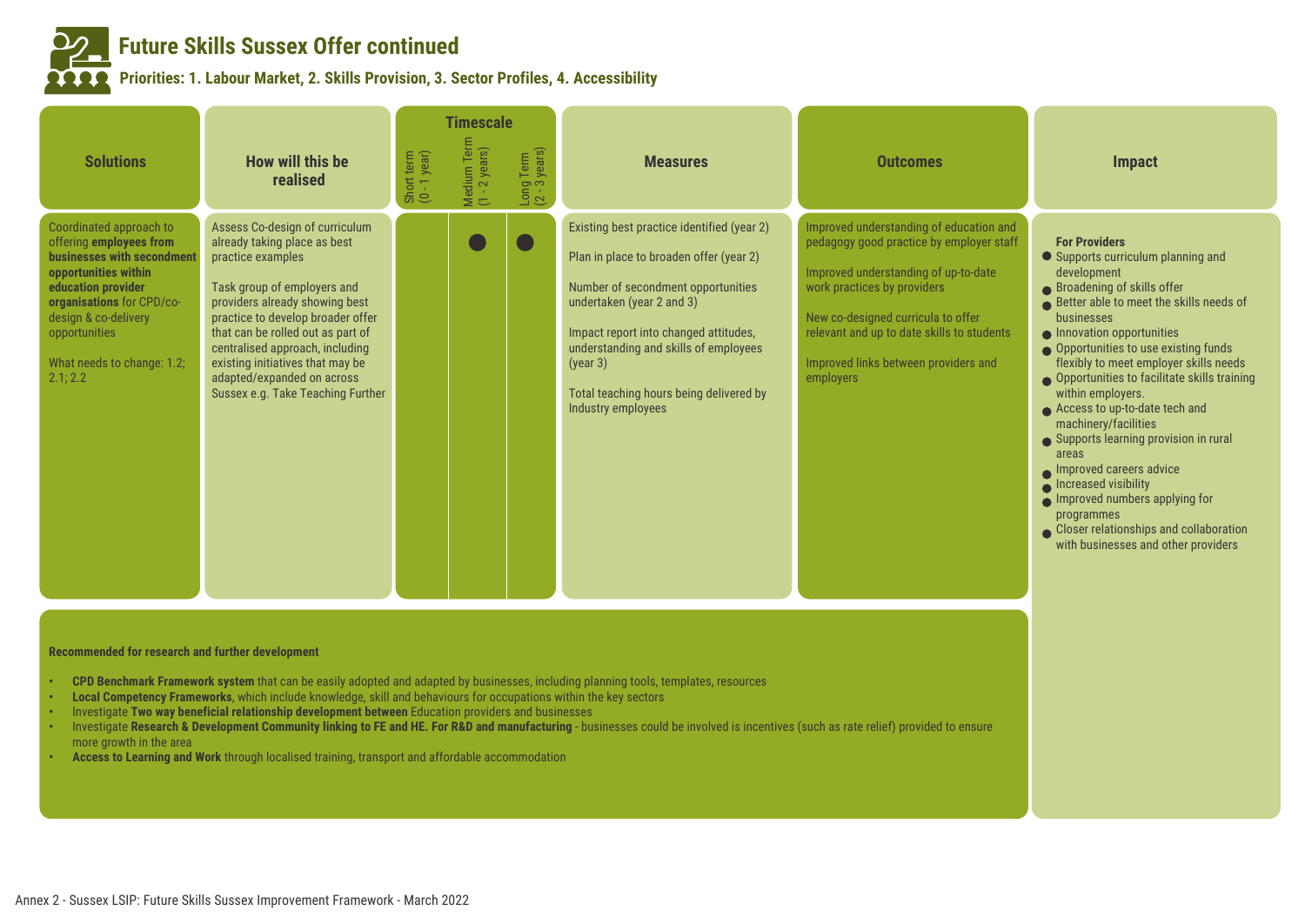

#### **Future Skills Sussex Talent Priorities: 1. Labour Market, 2. Sector Profiles**

|                                                                                                                                                                                                                                                                                               |                                                                                                                                                                                                                                                                                                                                                                                                                                                                                                                                                                                   |                            | <b>Timescale</b>             |                                      |                                                                                                                                                                                                                                                                                                                                  |                                                                                                                                                                                                                                                                                             |                                                                                                                                                                                                                                                                                                                                                                                                                                                                                                                                                                                                             |
|-----------------------------------------------------------------------------------------------------------------------------------------------------------------------------------------------------------------------------------------------------------------------------------------------|-----------------------------------------------------------------------------------------------------------------------------------------------------------------------------------------------------------------------------------------------------------------------------------------------------------------------------------------------------------------------------------------------------------------------------------------------------------------------------------------------------------------------------------------------------------------------------------|----------------------------|------------------------------|--------------------------------------|----------------------------------------------------------------------------------------------------------------------------------------------------------------------------------------------------------------------------------------------------------------------------------------------------------------------------------|---------------------------------------------------------------------------------------------------------------------------------------------------------------------------------------------------------------------------------------------------------------------------------------------|-------------------------------------------------------------------------------------------------------------------------------------------------------------------------------------------------------------------------------------------------------------------------------------------------------------------------------------------------------------------------------------------------------------------------------------------------------------------------------------------------------------------------------------------------------------------------------------------------------------|
| <b>Solutions</b>                                                                                                                                                                                                                                                                              | <b>How will this be</b><br>realised                                                                                                                                                                                                                                                                                                                                                                                                                                                                                                                                               | Short term<br>(0 - 1 year) | Medium Term<br>(1 - 2 years) | Long Term<br>$(2 - 3 \text{ years})$ | <b>Measures</b>                                                                                                                                                                                                                                                                                                                  | <b>Outcomes</b>                                                                                                                                                                                                                                                                             | Impact                                                                                                                                                                                                                                                                                                                                                                                                                                                                                                                                                                                                      |
| Increase awareness of and<br>access to information<br>regarding Adult Careers<br><b>Information Advice and</b><br><b>Guidance</b><br>What needs to change: 1.1;<br>1.2; 3.2<br><b>Online skills and</b><br>opportunities matching<br><b>service</b><br>What needs to change: 1.1;<br>3.1; 3.2 | <b>Link to Future Skills Sussex</b><br>Website, Deep Dives and Open<br><b>Jobs Observatory &amp; Skills</b><br>Taxonomy<br>Research to be undertaken to<br>enable development of Future<br>Skills Sussex portal, to act as<br>central hub for awareness raising<br>campaigns. Linking to other local<br>partner and provider information,<br>initiatives and resources.<br>Investigate existing portals to<br>identify good practice and what<br>might be developed for the local<br>area.<br>Identify funding opportunities to<br>develop a best practice portal and<br>service. |                            |                              |                                      | Research complete and web-based<br>awareness campaign implemented (year<br>2)<br>Number of people accessing website<br>Uptake of careers initiatives<br>Recommendations made on which portal<br>options might be taken forward (year 2)<br>Funding identified and portal implemented<br>(year 2)<br>Numbers accessing the portal | Improved access to careers information<br>and advice<br>Easy to access information of local<br>careers opportunities<br>Increased support for key sector<br>recruitment in the local area<br>Easy access to information and local<br>opportunities<br>Enhanced careers change opportunities | <b>For Business</b><br>• Support with recruitment into sectors<br>that may not be as established as<br>others e.g. viticulture/wine<br>Improved and smarter recruitment and<br>retention of staff<br>• Saves HR resource time and money by<br>aiding businesses to have a more<br>tailored and skills optimised workforce.<br><b>For People</b><br>Easy to access information on local<br>opportunities<br>• Enhanced career change opportunities<br><b>For Providers</b><br>• Increased learner participation<br>Improved careers advice<br>Increased visibility<br>Closer relationships and collaboration |
| <b>Large Scale Business</b><br>recruitment solutions<br>Where key sectors are looking<br>to attract large numbers of<br>recruits support a<br>coordinated recruitment<br>approach across Sussex.<br>What needs to change: 1.1;<br>3.1; 3.2                                                    | Work with HR from large<br>businesses to identify recruitment<br>needs in short and longer terms.<br>Establish the offer to large scale<br>businesses and support to be<br>provided through Online Skills and<br>opportunities matching service.                                                                                                                                                                                                                                                                                                                                  |                            |                              |                                      | Offer established (year 1)<br>Numbers of large scale businesses<br>engaging<br>Numbers of staff recruited                                                                                                                                                                                                                        | Increased support for key sector<br>recruitment in the local area<br>Easy access to information and local<br>opportunities                                                                                                                                                                  | with businesses and other providers<br>Improved ability to support employers<br>in workforce planning/identifying future<br>talent                                                                                                                                                                                                                                                                                                                                                                                                                                                                          |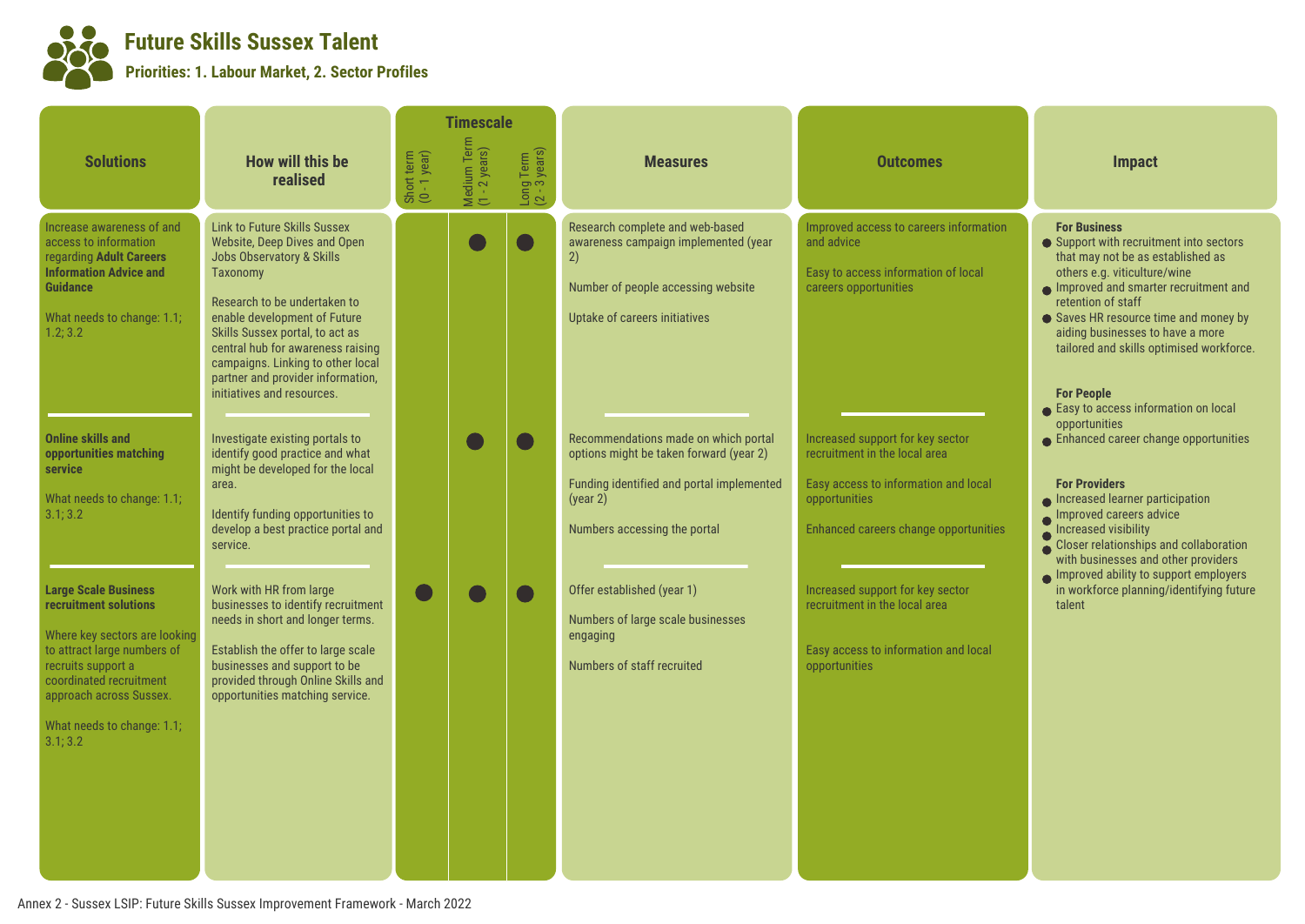**Future Skills Sussex Talent continued**

**Priorities: 1. Labour Market, 2. Sector Profiles**

|                                                                                                                                                                                           |                                                                                                                                                                                                                          |                            | <b>Timescale</b>             |                                      |                                                                                                                                                              |                                                                                                                                                                                        |                   |
|-------------------------------------------------------------------------------------------------------------------------------------------------------------------------------------------|--------------------------------------------------------------------------------------------------------------------------------------------------------------------------------------------------------------------------|----------------------------|------------------------------|--------------------------------------|--------------------------------------------------------------------------------------------------------------------------------------------------------------|----------------------------------------------------------------------------------------------------------------------------------------------------------------------------------------|-------------------|
| <b>Solutions</b>                                                                                                                                                                          | How will this be<br>realised                                                                                                                                                                                             | Short term<br>(0 - 1 year) | Medium Term<br>(1 - 2 years) | Long Term<br>$(2 - 3 \text{ years})$ | <b>Measures</b>                                                                                                                                              | <b>Outcomes</b>                                                                                                                                                                        | <b>Impact</b>     |
| Develop role/sector specific<br>jobs sheets to support<br>employers with recruitment<br>What needs to change:<br>1.1; 3.1; 3.2                                                            | Identify existing resources already<br>in the public domain and identify<br>best practice.<br>Link with partners to plan how<br>existing resources can be utilised,<br>adapted and further developed for<br>key sectors. |                            |                              |                                      | Comprehensive list of existing resources.<br>Resources further developed for local use<br>and made available on website.<br>Numbers accessing the resources. | Improved careers advice resources.<br>Easy access to information regarding<br>occupations within key sectors.                                                                          | See previous page |
| Improve the coordination of<br>Sussex based <b>Job fairs</b><br>and/or online portal for<br>employers to showcase<br>sectors and available jobs<br>What needs to change: 1.1;<br>3.1; 3.2 | <b>Link with Future Skills Sussex</b><br>Website.<br>Link with existing jobs fairs and<br>online portals to signpost and<br>support.                                                                                     |                            |                              |                                      | Number of links to existing jobs fairs and<br>online portals.<br>Numbers accessing/attending jobs fairs<br>and online portals.                               | Improved careers advice resources.<br>Increased support for key sector<br>recruitment in the local area.<br>Easy access to information and local<br>occupations and job opportunities. |                   |

 **Recommended for research and further development**

- Online portal for people to showcase themselves through a video/animation showcasing their skills with a **'Digital Calling Card'**
- **Job fairs and/or online portal for employers to showcase sectors and available jobs**
- **Role/sector specific jobs sheets** to support employers with recruitment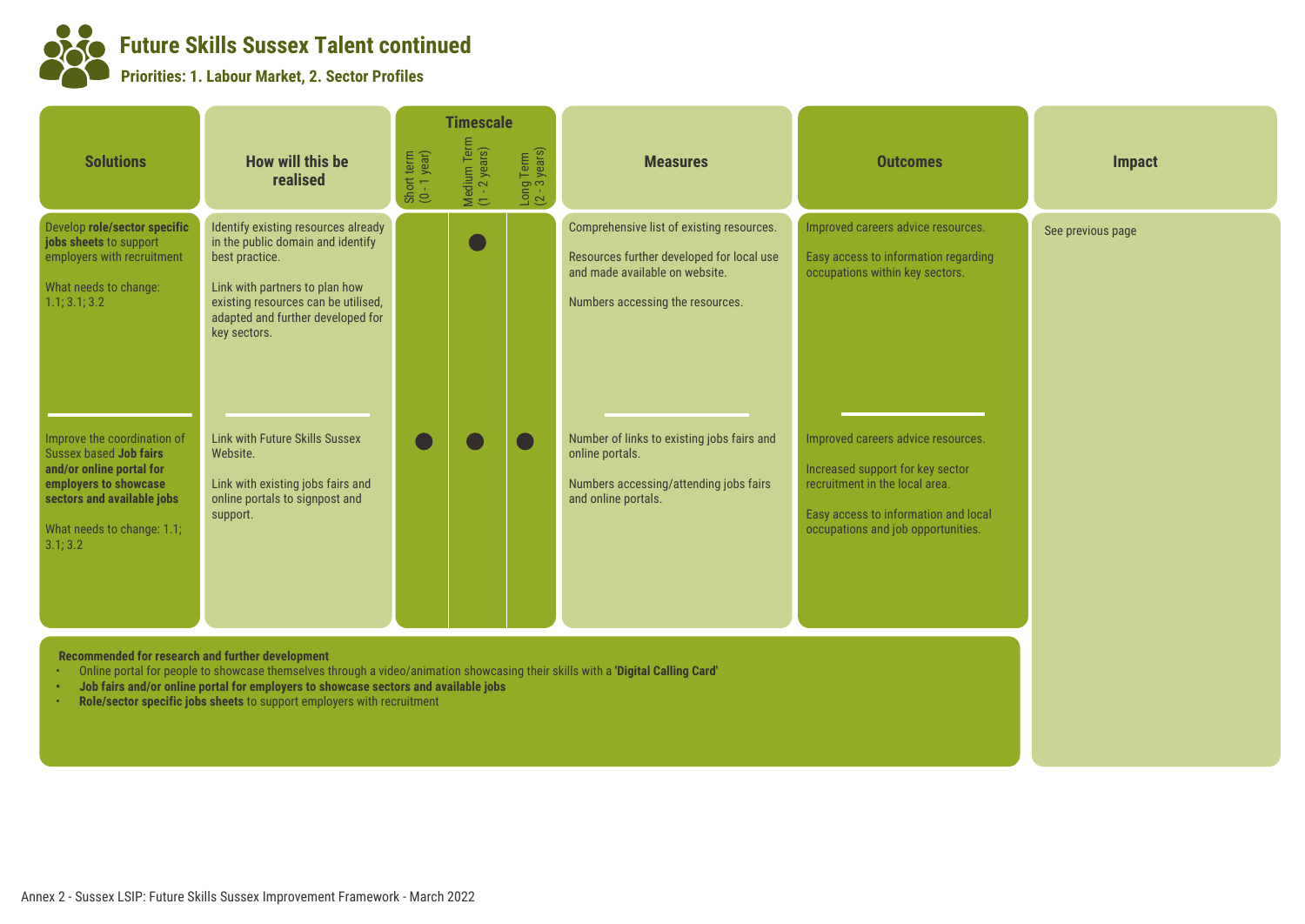

# **Future Skills Sussex Evaluation**<br>Priorities: 1. Labour Market 2. Skills Provision

### **Priorities: 1. Labour Market, 2. Skills Provision, 3. Sector Profiles, 4. Accessibility, 5. Skills Policy**

|                                                                                                                             |                                                                                                                                                                                                                                                                                                                                                                                                                                              |                            | <b>Timescale</b>             |                                      |                                                                                                                                                     |                                                                                                                 |                                                                                                                                                                                                                                                                                                                                                                                                                                                                                                                                          |
|-----------------------------------------------------------------------------------------------------------------------------|----------------------------------------------------------------------------------------------------------------------------------------------------------------------------------------------------------------------------------------------------------------------------------------------------------------------------------------------------------------------------------------------------------------------------------------------|----------------------------|------------------------------|--------------------------------------|-----------------------------------------------------------------------------------------------------------------------------------------------------|-----------------------------------------------------------------------------------------------------------------|------------------------------------------------------------------------------------------------------------------------------------------------------------------------------------------------------------------------------------------------------------------------------------------------------------------------------------------------------------------------------------------------------------------------------------------------------------------------------------------------------------------------------------------|
| <b>Solutions</b>                                                                                                            | <b>How will this be</b><br>realised                                                                                                                                                                                                                                                                                                                                                                                                          | Short term<br>(0 - 1 year) | Medium Term<br>(1 - 2 years) | Long Term<br>$(2 - 3 \text{ years})$ | <b>Measures</b>                                                                                                                                     | <b>Outcomes</b>                                                                                                 | <b>Impact</b>                                                                                                                                                                                                                                                                                                                                                                                                                                                                                                                            |
| <b>An effective LSIP Board</b><br>provides a successful<br>governance framework to<br>assure LSIP activity is<br>successful | Work with existing Board members<br>to review current structure to<br>strengthen and ensure appropriate<br>representation to take forward the<br>governance framework<br><b>Update LISP Board Terms of</b><br>Reference to reflect the Board's<br>governance role in overseeing a<br>whole system skills planning<br>framework<br>Governance process developed<br>and implemented, to include<br>agreed ways of working with all<br>partners |                            |                              |                                      | Review of Board structure complete<br>Updated Terms of Reference and<br>membership<br>Governance process and ways of working<br>adopted by partners | Effective governance of all Future Skills<br><b>Sussex Improvement Framework activities</b>                     | <b>For Business</b><br>• Support with recruitment into sectors<br>that may not be as established as<br>others e.g. viticulture/wine<br>• Improved and smarter recruitment and<br>retention of staff<br>Saves HR resource time and money by<br>aiding businesses to have a more<br>tailored and skills optimised workforce.<br><b>For Providers</b><br>Opportunity to be involved in evaluation<br>and continuous improvement of skills<br>Increased links with local businesses<br>Better meets the skills needs of<br><b>businesses</b> |
| <b>Successful coordination and</b><br>monitoring of the framework                                                           | The central LSIP Project Team<br>working to coordinate and monitor<br>across partners and framework<br>workstreams<br>Processes to be developed to<br>support the framework<br>development and provide<br>partners/task groups with strong<br>implementation frameworks                                                                                                                                                                      |                            |                              |                                      | Project Team in place<br>Finalised and implemented processes<br>across all elements of Framework<br>Monitoring reports to LSIP Board                | Effective coordination and monitoring of<br>all Future Skills Sussex Improvement<br><b>Framework activities</b> |                                                                                                                                                                                                                                                                                                                                                                                                                                                                                                                                          |

Annex 2 - Sussex LSIP: Future Skills Sussex Improvement Framework - March 2022